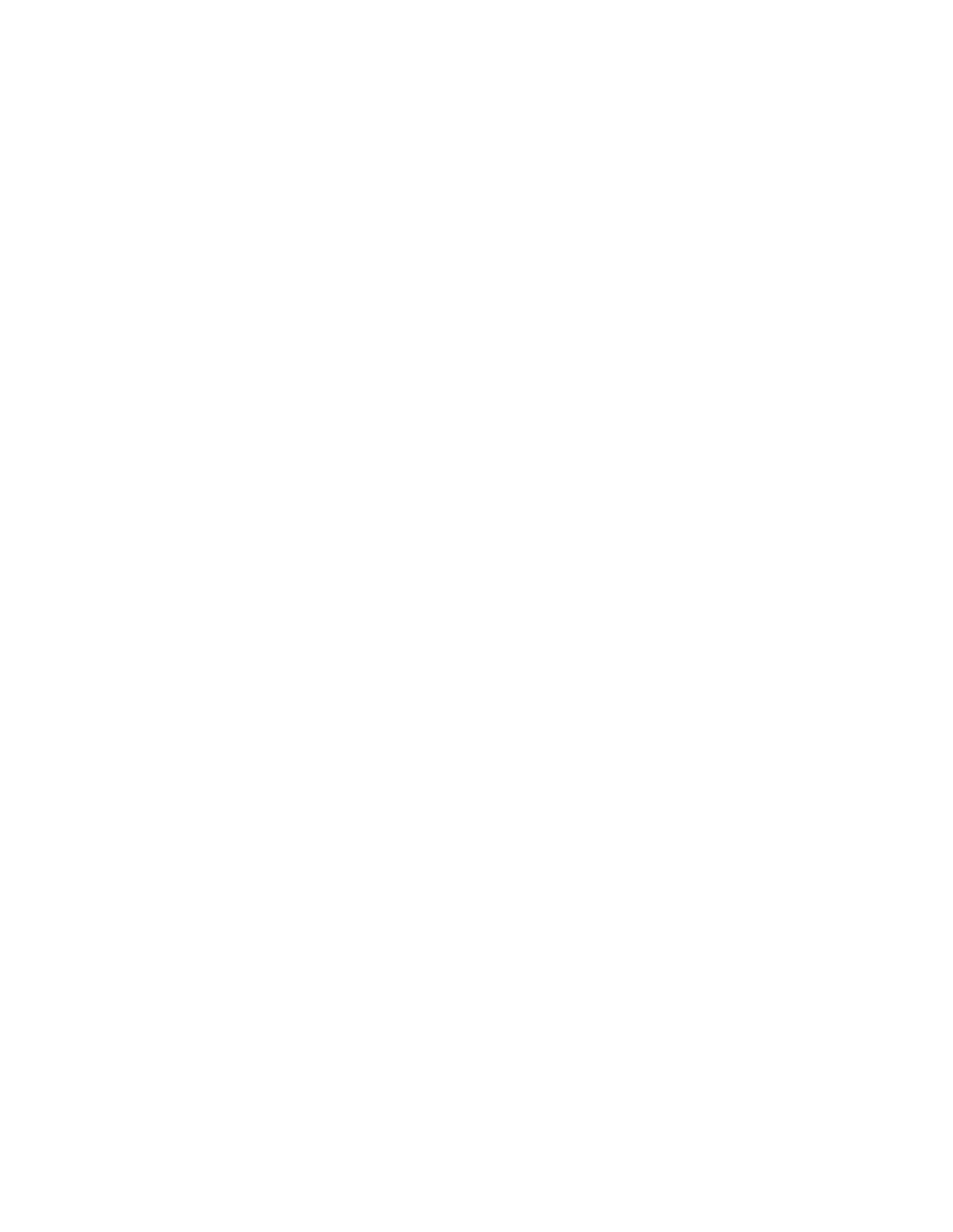#### **Allied Russian/Austrian player/s briefing:**

#### **General-Major Prince Petr Ivanovich Bagration:**

FML Mack has been forced to surrender at Ulm, the Russian Army and the remnants of Mack's Austrian forces are in retreat. However, you have been ordered by Kutuzov to make a rear guard action at the village of Amstetten. Holding the French here is your objective.

### **Possible battle arrays for Bagration`s rear-guard:**

We considered a couple of possible arrays for Bagration`s command in our own games.

It's possible that the Kiev Grenadiers may be placed on the lower ground in front of Amstetten with the heavy position half-battery and even have some Grenadiers detached to garrison Amstetten itself.

This would leave sufficient room to deploy the  $6<sup>th</sup>$  Jager on right and the Azov Musketeer Regiment on left on the heights and these could be supported by the 6 pdr light position half-battery.

Although the map shows all the Russian cavalry on the right, it is quite possible that the two "wings" of five Hussar squadrons and supporting Cossacks were arrayed on either flank of the Russian infantry. In the O.O.B`s, the horse of both Russian commands have been divided into two equal "wings".

#### **Russian reinforcement arrival time:**

Miloradovich`s column arrives at 16:32 hrs; 12 turns (modified by a plus a red d.6, and minus blue d.6). The leading unit of his column of march on the road at the western (left on the map) entrance to the town of Amstetten.

## **Suggestion for Milordovitch`s order of march:**

Hussars/Cossacks Infantry Brigade:  $8<sup>th</sup>$  Jagers (?) Infantry Brigade: Major General Repninsky Infantry Brigade: Major General Berg (Grenadiers) Infantry Brigade: (?) Hussars/Cossacks

#### **Victory conditions:**

The Russians must delay and prevent a French pursuit until nightfall at 17:30 hours.

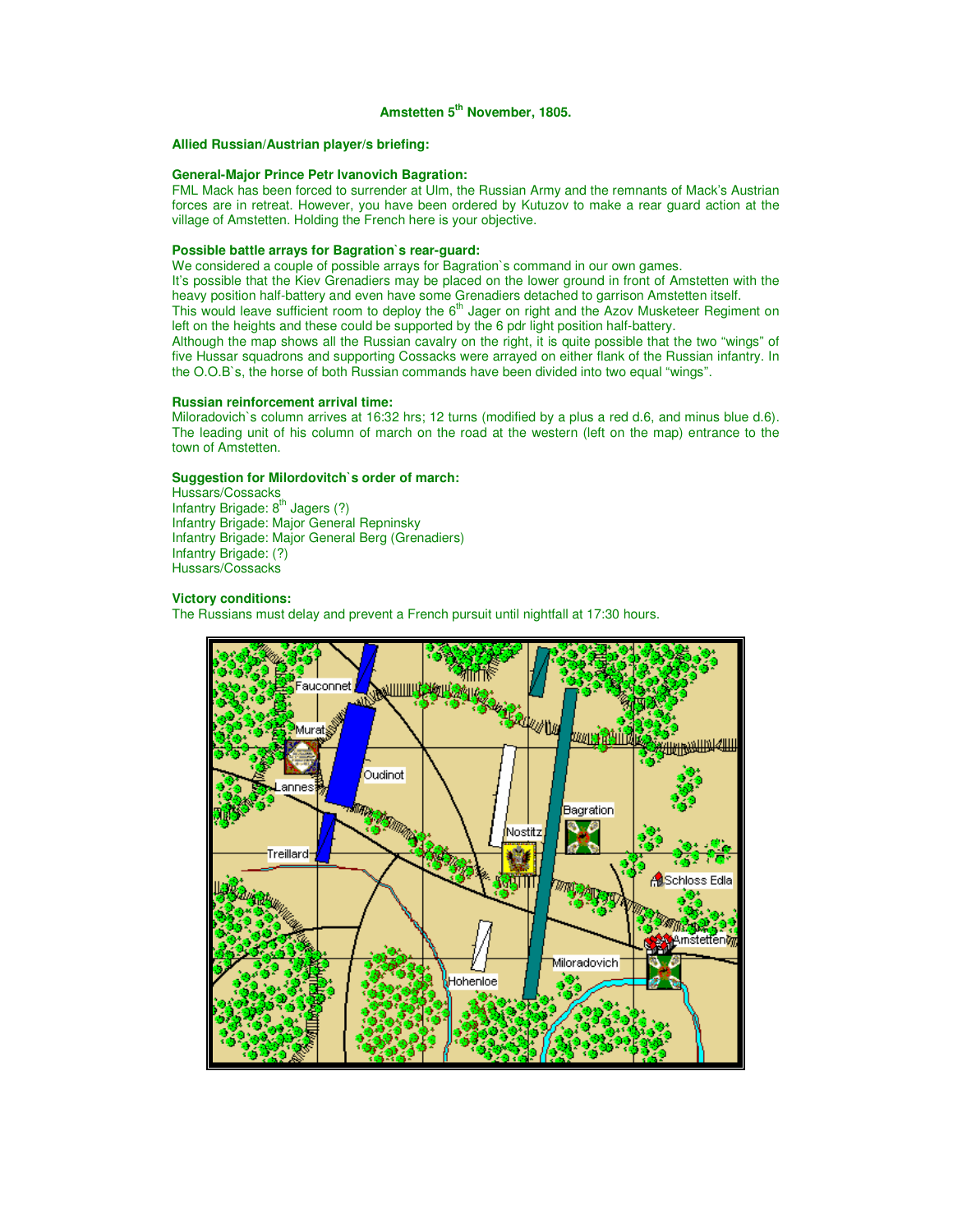#### **Allied Russian/Austrian player/s briefing continued:**

#### **Optional Austrian deployment of Grenzers:**

In our games the Nostitz's Grenzers were kept in columns with skirmishers screening them until the French columns approached and Nostitz had them deploy to line formation.

I think they would have been arrayed in columns given the Austrian's employment of Grenzers in this period and that the accounts of the battle specifically mention two lines; the first one Austrian and the second one Russian.

But, however un-historical, Russo-Austrian players might find it more effective to deploy them as skirmishers in extended order, possibly in two lines or just with the Broder in line with the Peterwardien Grenz in column in reserve?

In which case the Grenzers might stand a better chance of inflicting disorder on the French columns as they advance, but it is unlikely that the command as a formed body would be able hold the French advance for long.

Hohenloe`s Hussars may well have been stationed on the flanks and rear of the Grenzers; if so their morale should be linked and dependent upon the infantry's and they will retire if the infantry do.

#### **Optional array for Bagration`s command:**

A Russian player option may be to allow Bagration`s Russians to form in two lines: a second Russian line, or reserve, may be formed by the Kiev Grenadier Regiment.

The cavalry would most likely be divided equally on the flanks.

A reserve would make the Russians much more difficult to break.

If a reserve is formed, care should be taken that one leaves enough space behind Bagration`s command to deploy Miloradovitch`s division to support it when he arrives.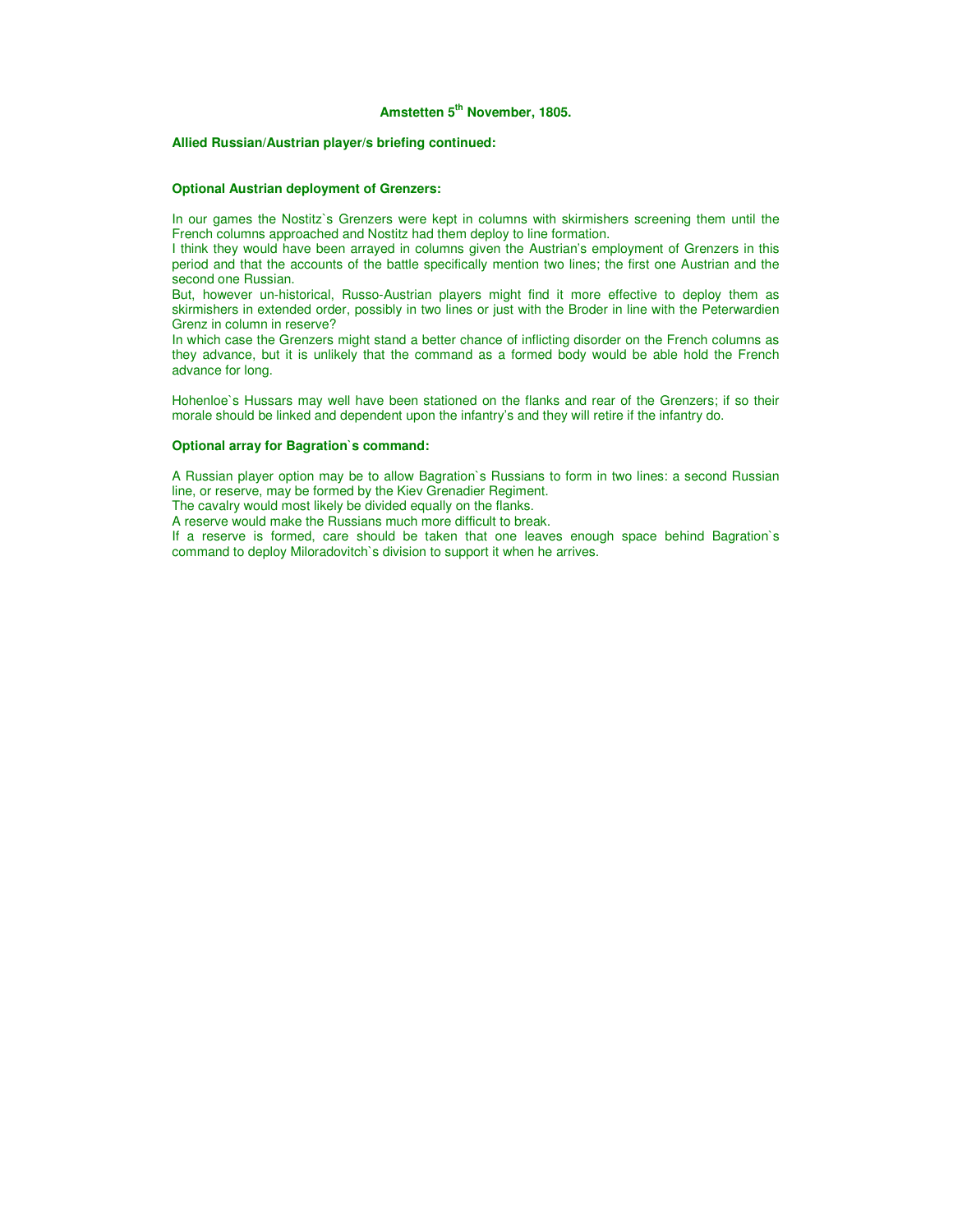#### **French player/s briefing:**

#### **Maréchal Joachim Murat (Wing Commander) and Maréchal Jean Lannes (Commander V Corps):**

Your light cavalry has been pursuing the retreating Austrians and Russians for several miles; the time is 15:00 hours. Your orders are to pursue the retreating Russians and Austrians. The day is drawing to a close and it is important that your mission is carried out swiftly before it ends!

You have reached an opening in the wooded countryside on the heights above Amstetten and here you can now see Bagration`s rearguard arrayed before you.

The map shows some possible deployments for the battle by about 15:48 hours, but details within these deployment areas may be changed to suit the players` particular plans.

#### **Possible arrays for Oudinot`s Grenadiers de la Reserve:**

There is enough room on the plateau to deploy four battalions in line.

Considering the urgency of the situation, I believe that the fastest disposition would have been to form in lines of brigades. It would appear that Oudinot lead with the elites drawn from the Legere regiments; those of Ruffin and Dupas (these were the brigades that were originally ordered to advance) with Laplanche-Morthières following then with the divisional artillery.

These "lines" of brigades may possibly have been in and remained in column formation for the assaults on the Austro-Russian lines.

If it was leading, Ruffin`s small brigade may have formed a skirmish line; if it was second in the order of march, it may have formed a reserve in support of Dupas`s brigade. The French player is allowed to determine the order of march for Oudinot`s division, so that the choice of the array will be the player's own.

Once the division is arrayed, the forming a ligne d`approache of the period with the division's skirmishers and artillery sections may take up valuable time.

These elite battalions were six-company organizations, and so if skirmishers are detached, battalions must form colonnes de peloton (company columns), otherwise columns of divisions are to be used.

#### **Victory conditions:**

The French must defeat and rout Bagration`s rearguard and you must have resumed your pursuit of the allies by nightfall.

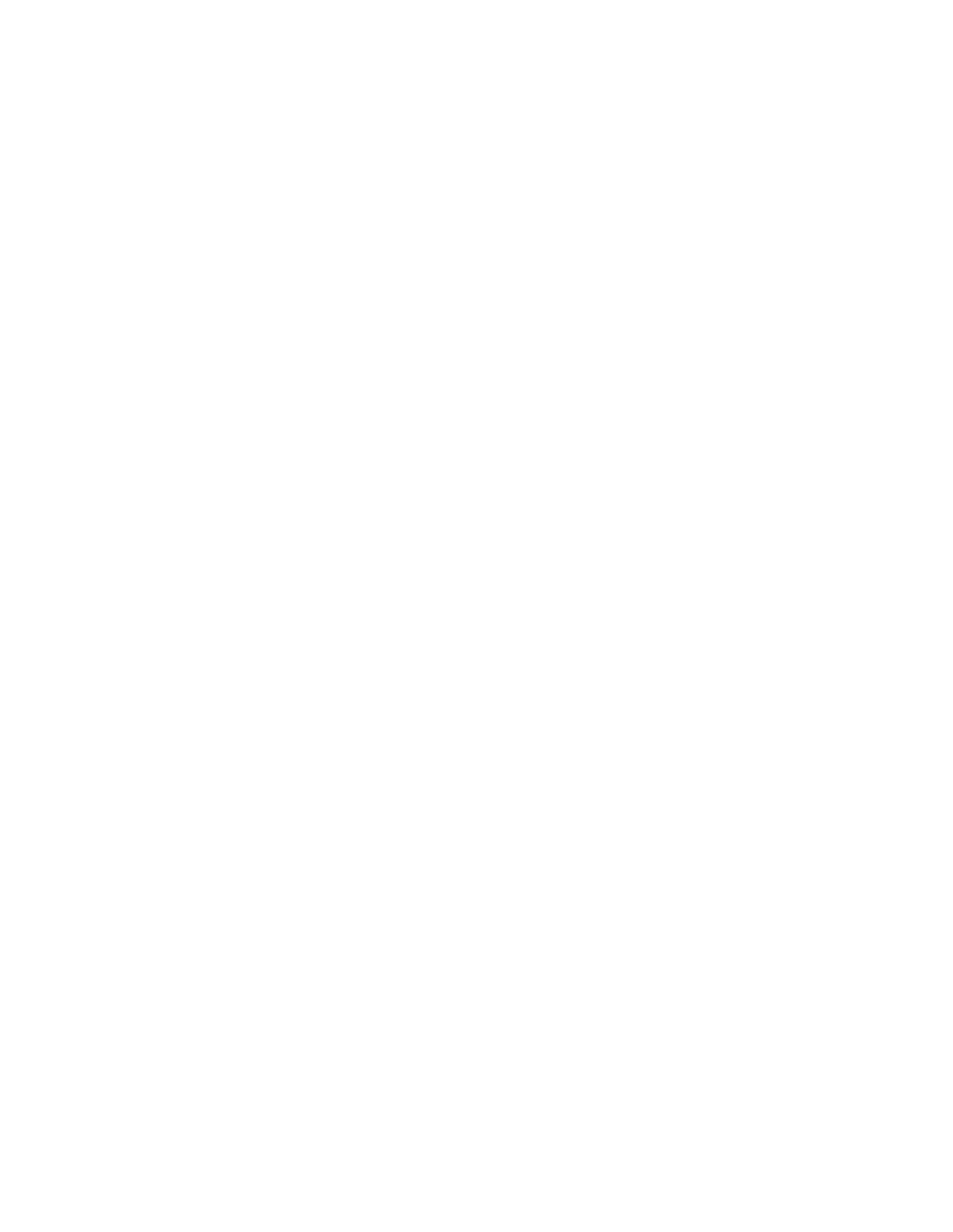#### **Umpire's Notes:**

Sunset is at 16:45 Nightfall is at: 17:30.

The length of the game is two and a half hours, or 38 game turns.

To keep track of the arrivals and start times see attached battle timetable for Amstetten.

The game starts at 15:48 hours but if you want to start the game with the arrival and deployment of Oudinot`s division, add another 12 turns to the beginning of the game and start at 15:00 hrs. In which case, the leading unit will start in column on the road one turn from the woods edge, at the point where the French flag is shown on the map.

The slopes on the map are steep and so artillery may not fire up onto them, nor upon targets that are below them. The Danube should be 4 centimetres wide and is un-passable. Crossing the tributary stream to the west of the map (on the right) costs half a move deduction.

Morale is tested by division and each cavalry brigade for the Russians.

If they operate detached to one flank, Hohenloe`s Austrian cavalry will have a separate morale to Nostitz`s Grenz infantry.

## **Victory conditions:**

Bagration`s rearguard must be routed and Lannes and Murat must have resumed their pursuit of the allies by the end of the game.

Bagration and Miloradovich must delay and prevent a French pursuit until nightfall at 17:30 hours.

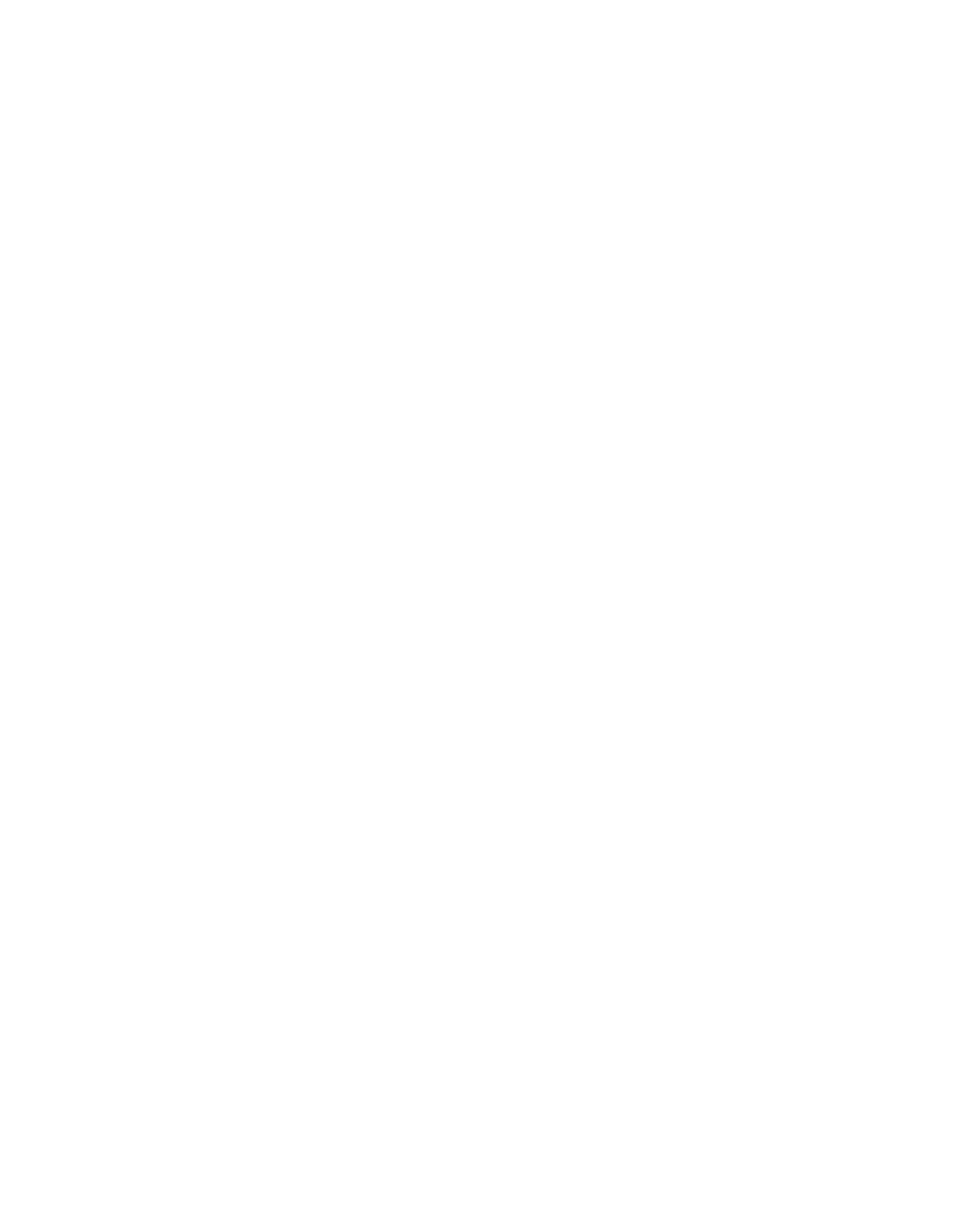# **Amstetten 5th November, 1805. Austrian & Russian UNIT ROSTER:**

Commander Ist Column : General-Major Prince Petr I. Bagration (Good)

First Line:

General-Feldwachtmeister von Nostitz-Reineck (Good)

| Unit | Unit   | Unit name & notes:                                                                          |
|------|--------|---------------------------------------------------------------------------------------------|
| No:  | Class: |                                                                                             |
|      | E.     | 1 <sup>st</sup> Battalion 7 <sup>th</sup> Broder Grenz Regiment (C class skirmishers)       |
|      | F      | $2nd$ Battalion $7th$ Broder Grenz Regiment (C class skirmishers)                           |
| -3   | E      | 3 <sup>rd</sup> Battalion 7 <sup>th</sup> Broder Grenz Regiment (C class skirmishers)       |
|      | F      | 1 <sup>st</sup> Battalion 9 <sup>th</sup> Peterwardien Grenz Regiment (C class skirmishers) |

FML Friedrich Wilhelm Prince Hohenloe-Kirchberg (Average)

|  | 4 <sup>th</sup> Hussar Regiment Hessen Homburg (4 squadrons) |
|--|--------------------------------------------------------------|
|  |                                                              |
|  | 4 <sup>th</sup> Hussar Regiment Hessen Homburg (4 squadrons) |
|  |                                                              |

# Second Line:

(Initiatives for all regimental commanders: Average with the -2 regimental-level modifier)

| Unit           | <b>Unit</b> | Unit name & notes:                                        |
|----------------|-------------|-----------------------------------------------------------|
| No:            | Class:      |                                                           |
|                | C           | Kiev Grenadier Regiment 1 <sup>st</sup> Fusiliers         |
| $\overline{2}$ | C           | Kiev Grenadier Regiment 2 <sup>nd</sup> Fusiliers         |
| 3              | C           | Kiev Grenadier Regiment Grenadiers                        |
|                |             |                                                           |
| 4              | D           | 1 <sup>st</sup> Battalion Azov Musketeer Regiment         |
| 5              | D           | 2 <sup>nd</sup> Battalion Azov Musketeer Regiment         |
| 6              |             | <b>Grenadiers Azov Musketeer Regiment</b>                 |
|                |             |                                                           |
|                | n           | 1 <sup>st</sup> Battalion 6 <sup>th</sup> Jaeger Regiment |
| 8              | D           | 2 <sup>nd</sup> Battalion 6 <sup>th</sup> Jaeger Regiment |
| 9              | D           | 3 <sup>rd</sup> Battalion 6 <sup>th</sup> Jaeger Regiment |
|                |             |                                                           |

Artillery:

| Sudakov's Light Artillery 1/2 Battery (6x 6 pdr guns 3 medium bases)     |
|--------------------------------------------------------------------------|
| Boguslavsky's Heavy Artillery 1/2 Battery (6x 12 pdr guns 3 heavy bases) |
|                                                                          |

Cavalry brigaded in two wings: Command initiative: Average with the -2 regimentallevel modifier.

|            | Pavolgrad Hussar Regiment (5 Squadrons) |
|------------|-----------------------------------------|
|            | <b>Grekov-9 Cossacks</b>                |
|            |                                         |
|            | Pavolgrad Hussar Regiment (5 Squadrons) |
| 13         | Grekov-18 Cossacks                      |
| Artillery: |                                         |

3 Ignatiev's 6 pdr Horse Artillery Battery (6 guns 3 medium bases)

Bagration`s command rating is "poor."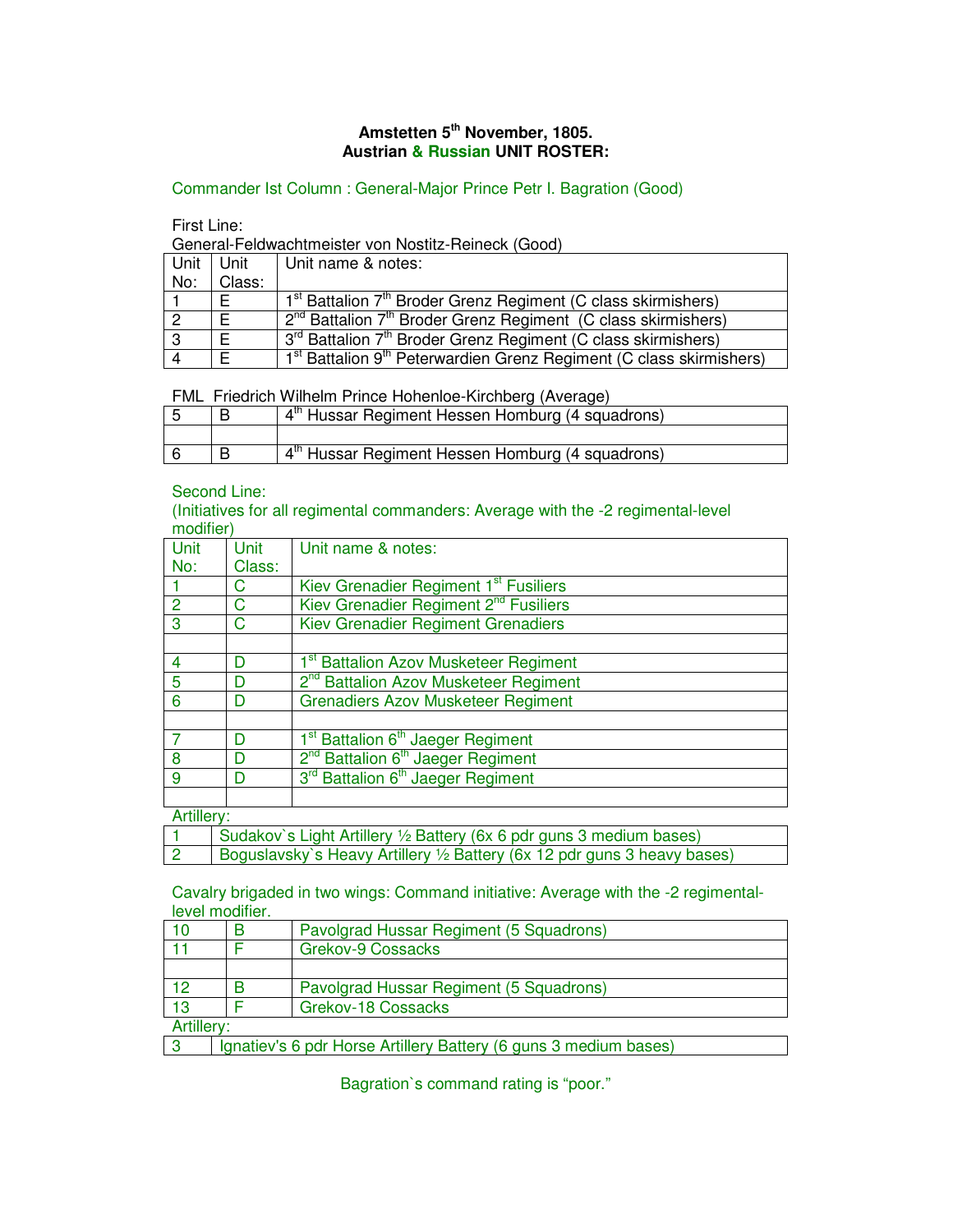# **Amstetten 5th November, 1805. Austrian & Russian UNIT ROSTER:**

# Lieutenant General Miloradovich (Average)

# Infantry Brigade: unknown (Average)

| Unit L | Unit   | Unit name & notes:                                        |
|--------|--------|-----------------------------------------------------------|
| No:    | Class: |                                                           |
| 14     |        | 1 <sup>st</sup> Battalion 8 <sup>th</sup> Jaeger Regiment |
| 15     |        | 2 <sup>nd</sup> Battalion 8 <sup>th</sup> Jaeger Regiment |
| 16     |        | 3 <sup>rd</sup> Battalion 8 <sup>th</sup> Jaeger Regiment |

## Infantry Brigade: Major General Repninsky (Average)

|    | 1 <sup>st</sup> Battalion Apsheron Musketeer Regiment |
|----|-------------------------------------------------------|
| 18 | 2 <sup>nd</sup> Battalion Apsheron Musketeer Regiment |
|    | <b>Grenadiers Apsheron Musketeer Regiment</b>         |
|    |                                                       |

# Infantry Brigade: Major General Berg (Average)

| 20         | Malorossiiski Grenadier Regiment 1 <sup>st</sup> Fusiliers |
|------------|------------------------------------------------------------|
| $\vert$ 21 | Malorossiiski Grenadier Regiment 2 <sup>nd</sup> Fusiliers |
| 22         | Malorossiiski Grenadier Regiment Grenadiers                |

# Infantry Brigade: unknown (Average)

| 23         | 1 <sup>st</sup> Battalion Smolensk Musketeer Regiment                                  |
|------------|----------------------------------------------------------------------------------------|
| 24         | 2 <sup>nd</sup> Battalion Smolensk Musketeer Regiment                                  |
| 25         | Grenadiers Smolensk Musketeer Regiment.                                                |
| Artillery: |                                                                                        |
|            | $\frac{1}{2}$ Battery 5 <sup>th</sup> Artillery Regiment (6x 6pdr guns 3 medium bases) |

## Cavalry brigaded in two wings:

Command initiative: Average with the -2 regimental-level modifier.

| Kirsanov Cossacks | - 26 | Mariupol Hussar Regiment (5 Squadrons) |
|-------------------|------|----------------------------------------|
|                   |      |                                        |

| 28         | Mariupol Hussar Regiment (5 Squadrons)                                |
|------------|-----------------------------------------------------------------------|
| 29         | <b>Kiselev Cossacks</b>                                               |
| Artillery: |                                                                       |
|            | Ermolov's 6 pdr Light Horse Artillery Battery (6 guns 3 medium bases) |

5 Ermolov's 6 pdr Light Horse Artillery Battery (6 guns 3 medium bases)

Miloradovich `s command rating is "abysmal."

Skirmishers from Russian Jager regiments are the same class as the parent unit when it fights as a formed body.

Third rank skirmishers from Russian Musketeer and Grenadier regiments have a -1 modifier.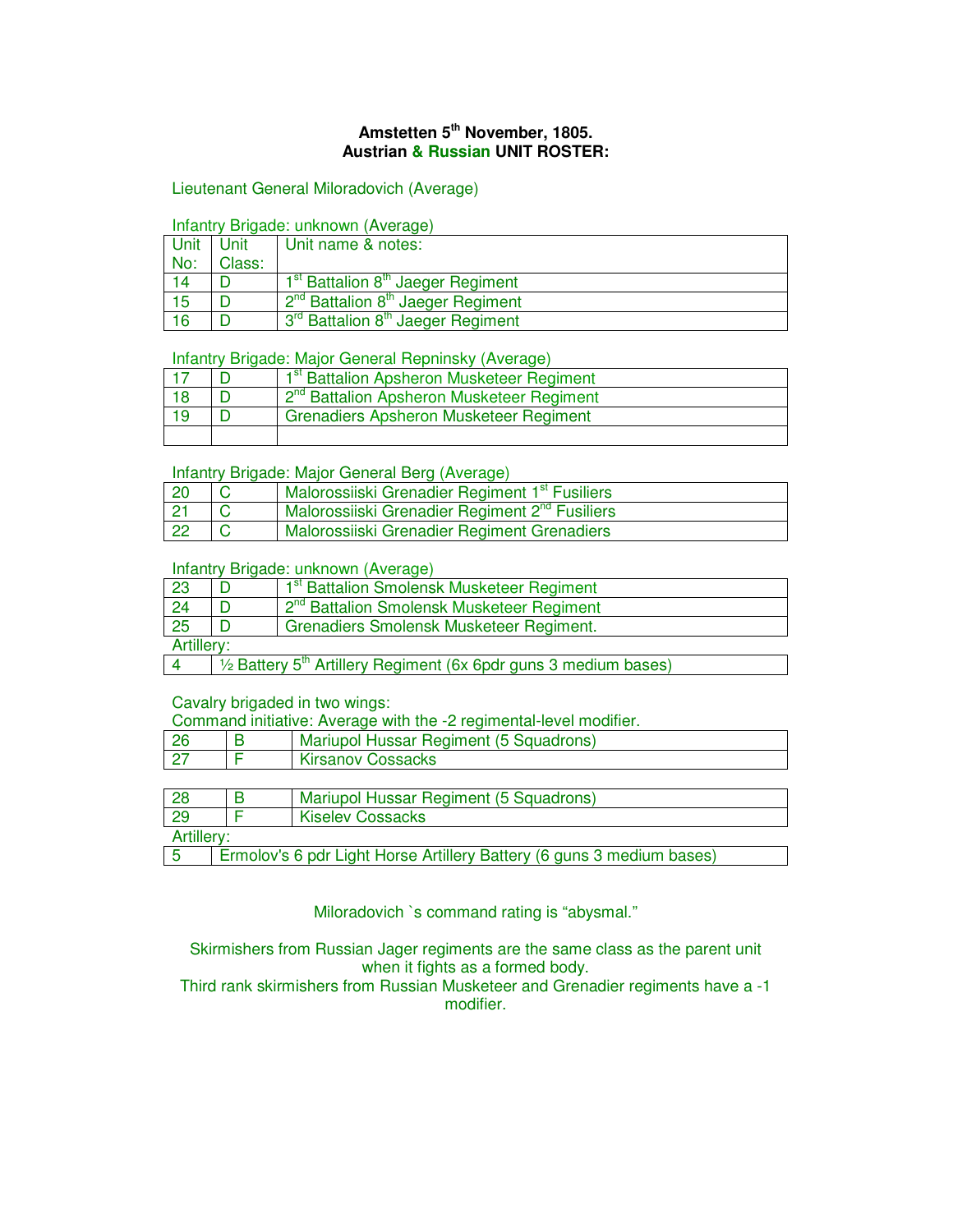# **Amstetten 5th November, 1805. French UNIT ROSTER:**

Reserve Cavalry Corps Commander : Maréchal Joachim Murat (Good)

5th Light Cavalry Division: Général de Brigade Fauconnet (Good)

1st Brigade: Général de Brigade Treillard (Good)

| <b>Unit</b><br>No: | Unit<br>Class: | Unit name & notes:       |
|--------------------|----------------|--------------------------|
|                    |                | 9 <sup>th</sup> Hussars  |
|                    |                | 10 <sup>th</sup> Hussars |

# 2<sup>nd</sup> Brigade Général de Brigade Fauconnet (Good)

|            |                                                                     | 13th Chasseurs a Cheval |  |  |
|------------|---------------------------------------------------------------------|-------------------------|--|--|
|            | 21 <sup>st</sup> Chasseurs a Cheval                                 |                         |  |  |
| Artillery: |                                                                     |                         |  |  |
|            | 5/4 <sup>th</sup> Horse Artillery Company 6x 8pdrs (3 medium bases) |                         |  |  |

V Corps Commander Maréchal Jean Lannes (Brilliant)

1<sup>st</sup> Infantry Division (Grenadiers de la Reserve): Général de Division Oudinot (Good)

| <u>100 Digado: Gonora: do Digado Eaplanono mortino oo foodd</u> |  |                                                                                               |
|-----------------------------------------------------------------|--|-----------------------------------------------------------------------------------------------|
|                                                                 |  | 1st Grenadier Regt: 1 <sup>st</sup> Battalion d'élite from 13 <sup>th</sup> Ligne             |
|                                                                 |  | 1st Grenadier Regt : 2 <sup>nd</sup> Battalion d'élite from 58 <sup>th</sup> Ligne            |
|                                                                 |  | 2 <sup>nd</sup> Grenadier Regt : 1 <sup>st</sup> Battalion d'élite from 9 <sup>th</sup> Ligne |
|                                                                 |  | 2 <sup>nd</sup> Grenadier Regt: 2 <sup>nd</sup> Battalion d'élite from 81 <sup>st</sup> Ligne |

# 1st Brigade: Général de Brigade Laplanche-Morthières (Good)

2<sup>nd</sup> Brigade: Général de Brigade Dupas (Good)

| $\overline{q}$ | 3rd Grenadier Regt : 1 <sup>st</sup> Battalion d'élite from 2 <sup>nd</sup> Légère              |
|----------------|-------------------------------------------------------------------------------------------------|
| $\vert$ 10     | 3rd Grenadier Regt : 2 <sup>nd</sup> Battalion d'élite from 3 <sup>rd</sup> Légère              |
| $\vert$ 11     | 4 <sup>th</sup> Grenadier Regt : 1 <sup>st</sup> Battalion d'élite from 28 <sup>th</sup> Légère |
| 12             | 4 <sup>th</sup> Grenadier Regt : 2 <sup>nd</sup> Battalion d'élite from 31 <sup>st</sup> Légère |

# 3<sup>rd</sup> Brigade: Général de Brigade Ruffin (Good)

| 13         |                                                                                        | 5 <sup>th</sup> Grenadier Regt : 1 <sup>st</sup> Battalion d'élite from 15 <sup>th</sup> Légère |  |
|------------|----------------------------------------------------------------------------------------|-------------------------------------------------------------------------------------------------|--|
| 14         |                                                                                        | 5 <sup>th</sup> Grenadier Regt : 2 <sup>nd</sup> Battalion d'élite from 18 <sup>th</sup> Légère |  |
| Artillery: |                                                                                        |                                                                                                 |  |
| റ          | 1/1 <sup>st</sup> Foot Artillery Company 4x 8pdrs 2x4 pdrs (2 medium and 1 light base) |                                                                                                 |  |
|            | This counts as a medium battery in the rules.                                          |                                                                                                 |  |

The French army command rating is "brilliant."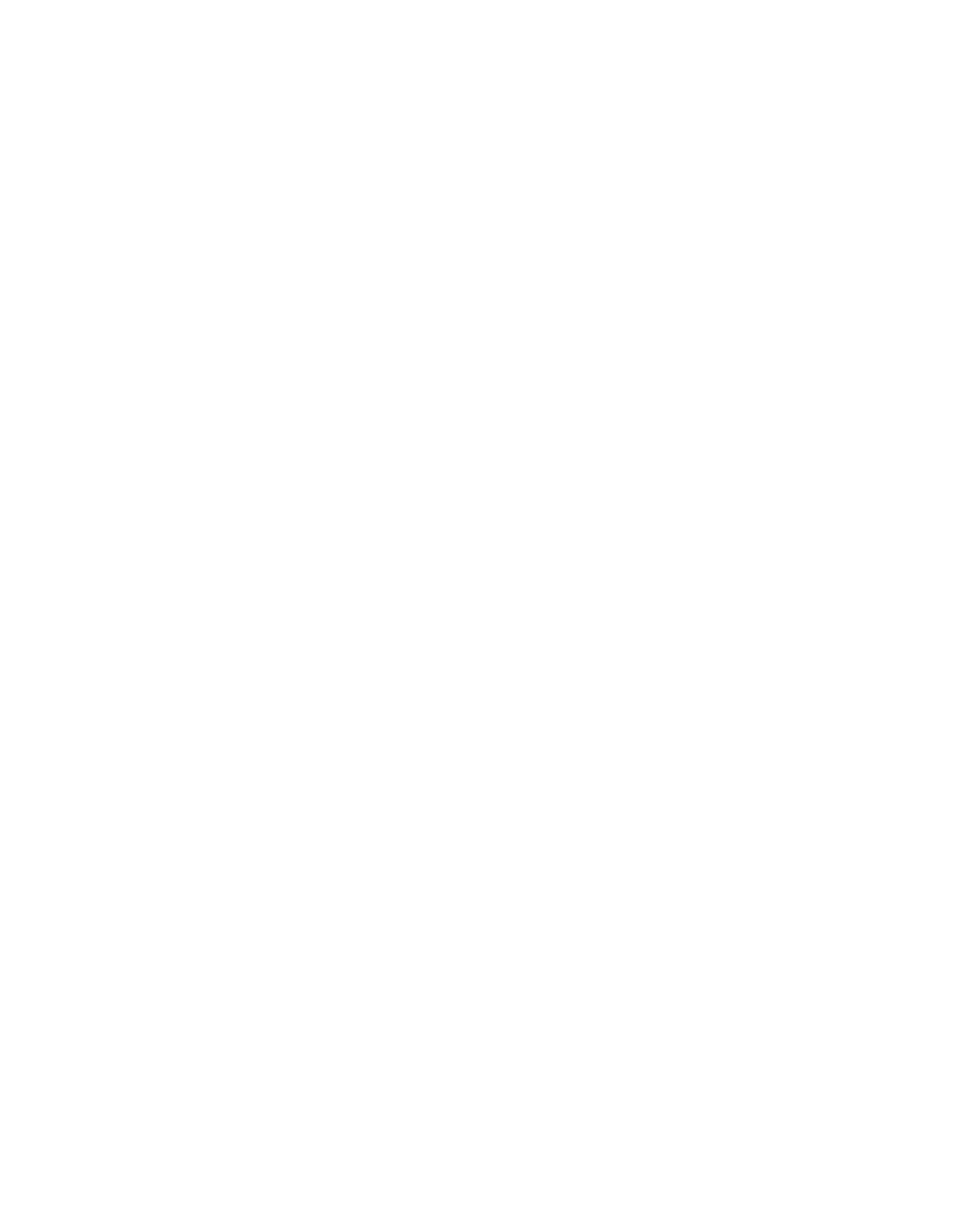# **Grand Manoeuvre : Black Powder & Blue Steel Battle Timetable/Record for Amstetten.**

(Each 4-minute segment corresponds to one game turn)

Space left for umpires/players notes, for planned manoeuvres or events in the course of a battle.

| or a patric. |       |  |
|--------------|-------|--|
| 15:00        | 16:00 |  |
| 15:04        | 16:04 |  |
| 15:08        | 16:08 |  |
| 15:12        | 16:12 |  |
| 15:16        | 16:16 |  |
| 15:20        | 16:20 |  |
| 15:24        | 16:24 |  |
| 15:28        | 16:28 |  |
| 15:32        | 16:32 |  |
| 15:36        | 16:36 |  |
| 15:40        | 16:40 |  |
| 15:44        | 16:44 |  |
| 15:48        | 16:48 |  |
| 15:52        | 16:52 |  |
| 15:56        | 16:56 |  |
|              |       |  |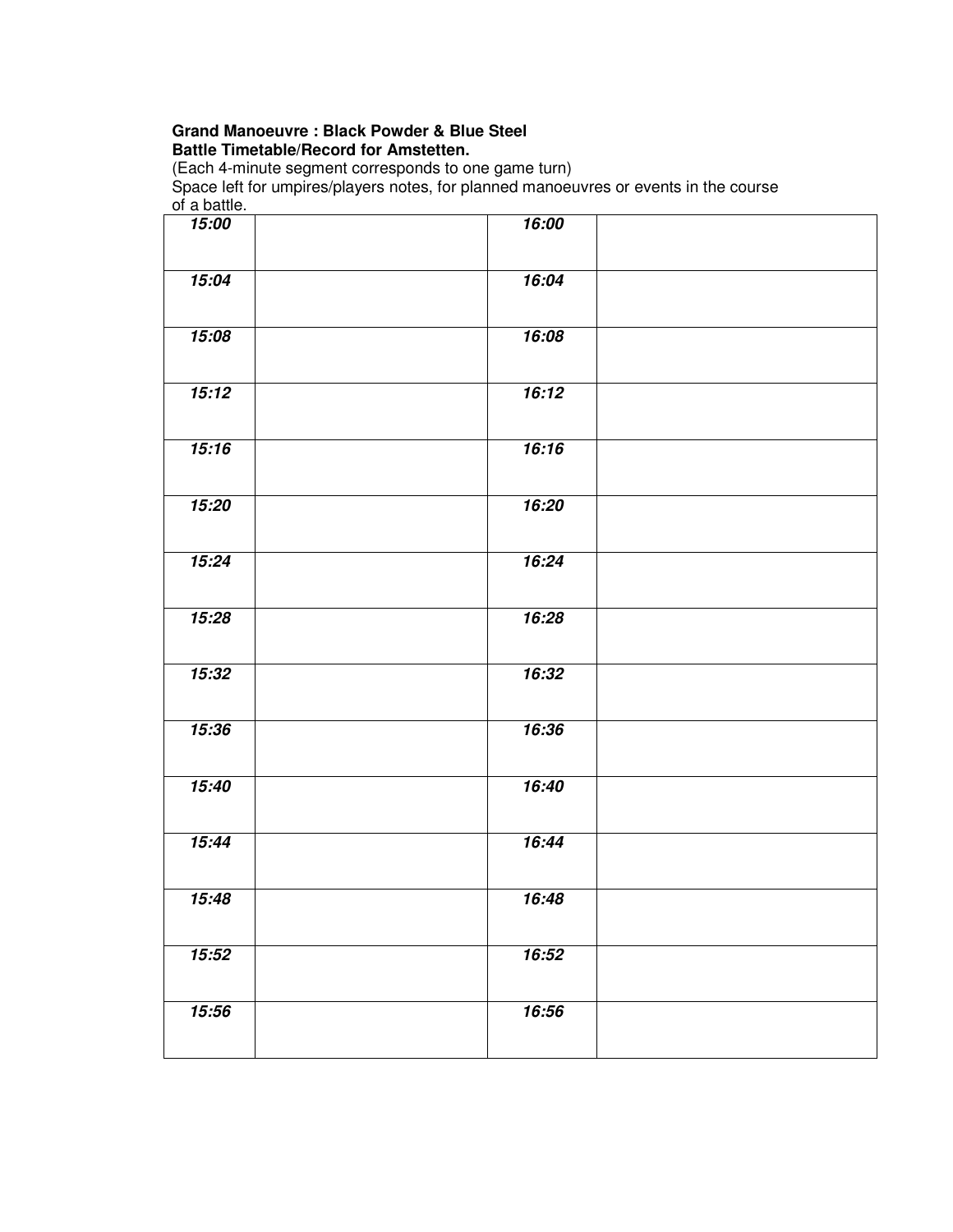# **Grand Manoeuvre : Black Powder & Blue Steel Battle Timetable/Record for Amstetten.**

(Each 4-minute segment corresponds to one game turn)

Space left for umpires/players notes, for planned manoeuvres or events in the course of a battle.

| 17:00 |                                   |                                             |                                |
|-------|-----------------------------------|---------------------------------------------|--------------------------------|
| 17:04 |                                   |                                             |                                |
| 17:08 |                                   |                                             |                                |
| 17:12 |                                   |                                             |                                |
| 17:16 |                                   |                                             |                                |
| 17:20 |                                   |                                             |                                |
| 17:24 |                                   |                                             |                                |
| 17:28 |                                   |                                             |                                |
| 17:32 | Nightfall and end of the<br>game. | <b>Nightfall</b><br>and end of<br>the game. | Nightfall and end of the game. |